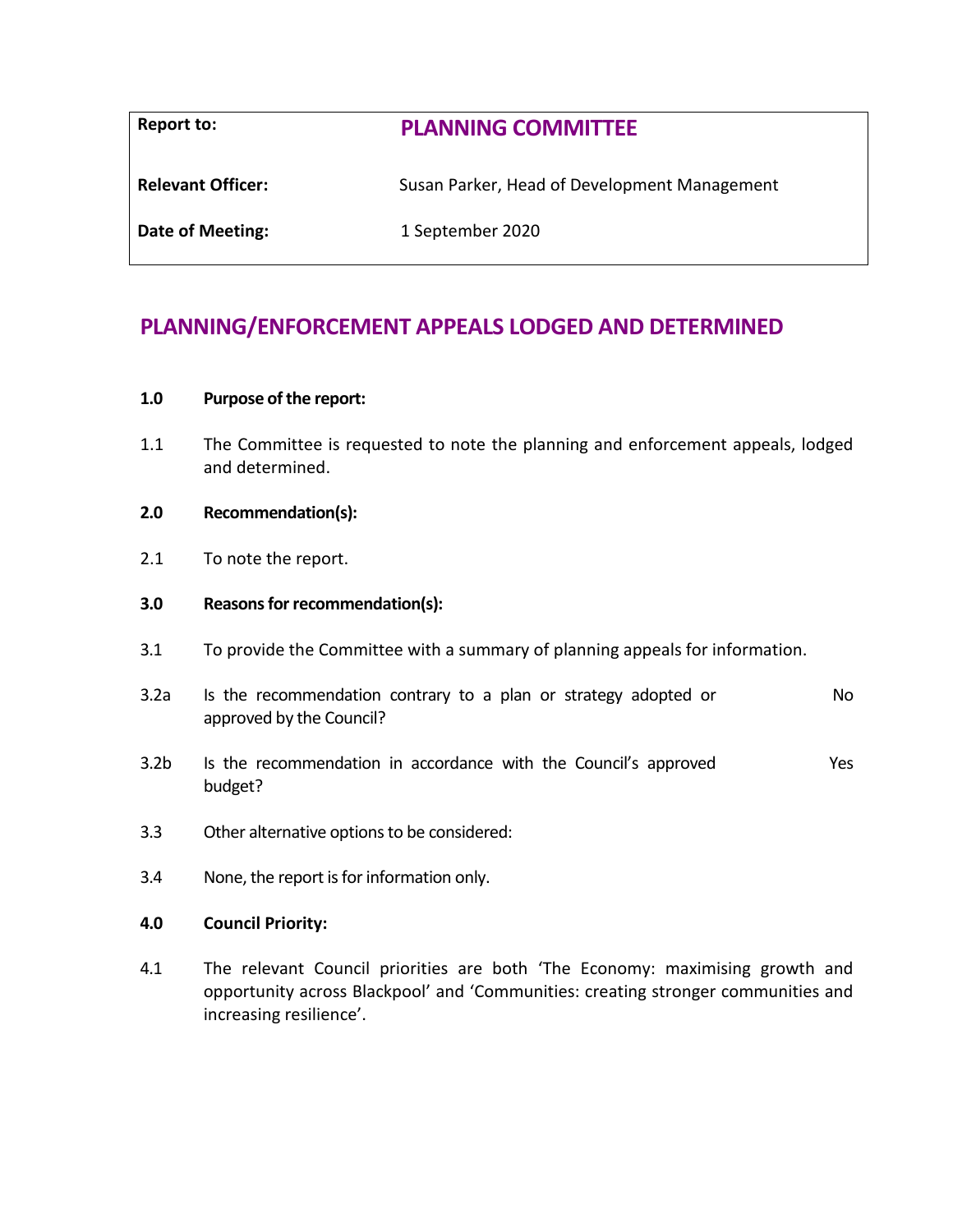# **5.0 Planning Appeals Lodged**

5.1 None.

# **5.2 Planning/Enforcement Appeals Determined**

#### 5.2.1 20/0061 – 29 Webster Avenue – Erection of single storey side extension.

# 5.2.2 Appeal Dismissed

5.2.3 Revised plans not seen by the Council were submitted for the appeal and it was judged that the design of the extension in terms of materials used, appearance, and size in comparison to the main dwelling was acceptable in the context of Webster Avenue. However, by virtue of its size and location on the side elevation of a corner property, the extension would disrupt uniformity of the street scene on Johnsville Avenue as the design would not relate well to the character of Johnsville Avenue. Additionally, the extension would project past the established building line of Johnsville Avenue and would appear prominent and incongruous in the context of this street, even when considering the altered plans submitted to the inspectorate that show a greater distance between the extension and the side boundary of the property than originally illustrated on the plans seen by the council. Whilst the site is currently screened by greenery along the boundary with the highway on Johnsville Avenue, the incline of the road means that the proposal would still be visible and conspicuous from further down Johnsville Avenue. The inspector commented that, in any case, landscaping should not be used to screen inappropriate development from view. A similar single storey side extension nearby was noted, but it was acknowledged that due to the differing context, the extension was not comparable to the appeal scheme. The inspector concluded that the proposal would result in harm to the character and appearance of the area.

# 5.2.4 19/0688 – Unit 2 Woodman Centre, Vicarage Lane – use of premises as tanning salon

- 5.2.5 Appeal Dismissed
- 5.2.6 The unit has planning permission for use within classes B1 (business/light industry), B8 (warehousing and distribution) or as a vehicle, cycle, kitchen, bedroom or furniture showroom. It is currently vacant.

The Inspector noted the lack of substantive evidence that the lawful use of the premises was within class A1 (retail) and so judged the proposal against the use approved through planning permission. She considered the key issues to be the impact on the supply of employment land and the vitality and viability of town centres.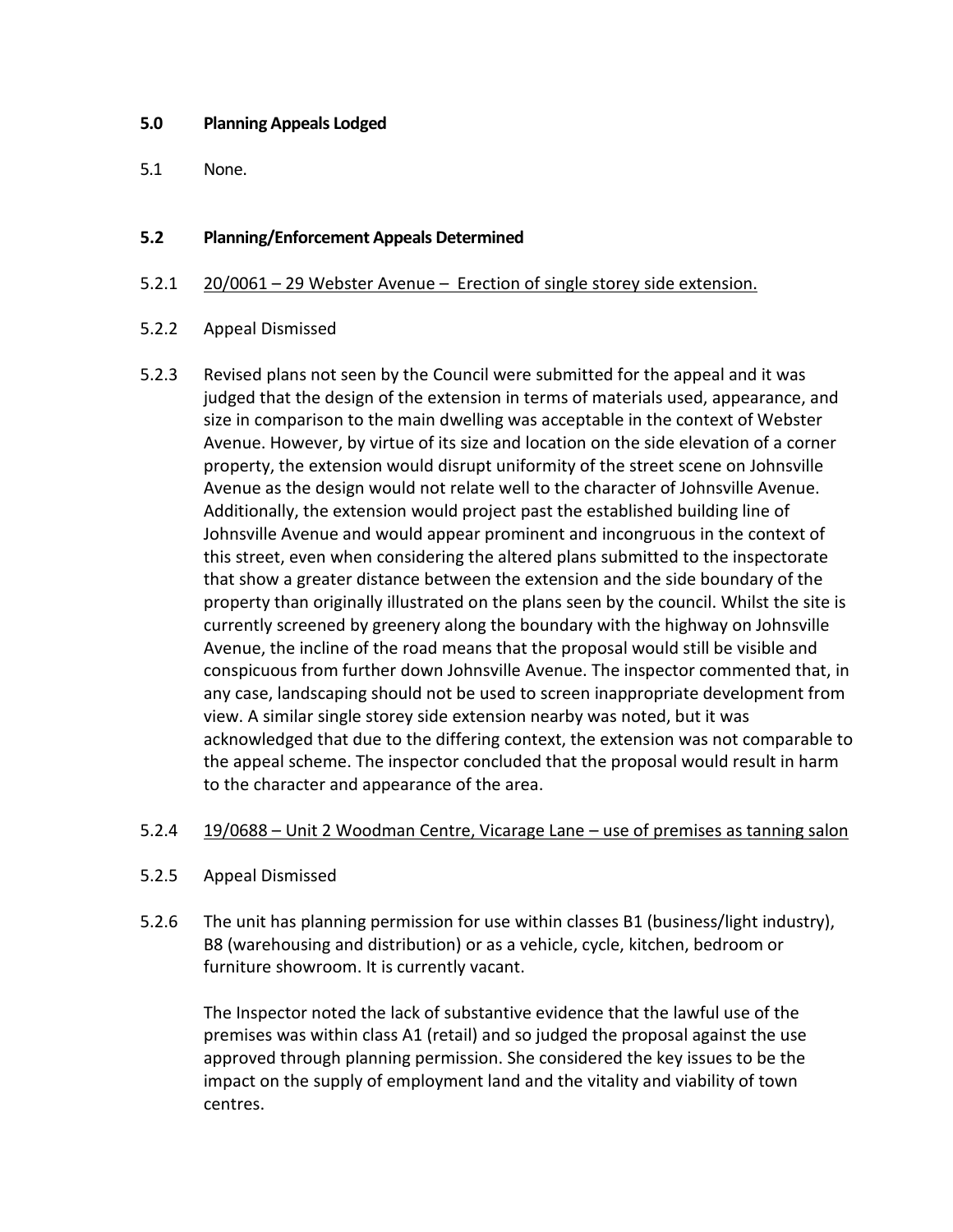The Inspector acknowledged that the constrained nature of the borough results in limited opportunities for future employment development and expansion. Given the lack of evidence in relation to appropriate marketing, the Inspector did not accept that employment use of the premises would not be commercially viable. As such the proposal would result in the loss of employment premises within a defined industrial/business estate. This would be contrary to Policy CS3 of the Core Strategy, DE1 of the Local Plan and the aims of the NPPF. As such it would be unacceptable.

With regard to the impact on the town centre, the Inspector noted that Blackpool is underperforming and needs investment to maintain its vitality and viability. She considered the requirement of CS4 to avoid out-of-centre development, avoid harm to existing centres, and not to undermine regeneration objectives to be in accordance with the NPPF. Although the site is in a reasonably accessible location and might not, in itself, be harmful, it would undermine regeneration objectives and contribute to cumulative adverse impacts on the town centre.

The Inspector did not consider that the Appellant had satisfied the needs of the exceptions test and did not accept that a tanning salon could not operate within a town centre due to lack of parking. She felt the use proposed to be suitable to a town centre location. The sandwich shop on the business park was considered to support the wider function of the area and the larger stores and leisure uses in the vicinity fall outside of the safeguarded employment area. As such they were not considered to provide justification for the proposal.

Likewise the appellant's preferences and any job creation were not considered sufficient to outweigh the identified harm. On this basis, the appeal was dismissed.

- 5.2.7 The Planning Inspectorate decision letter can be viewed online at <https://idoxpa.blackpool.gov.uk/online-applications/>
- **5.3** Does the information submitted include any exempt information? No
- **5.4 List of Appendices:**
- 5.4.1 None.
- **6.0 Legal considerations:**
- 6.1 None.
- **7.0 Human Resources considerations:**
- 7.1 None.